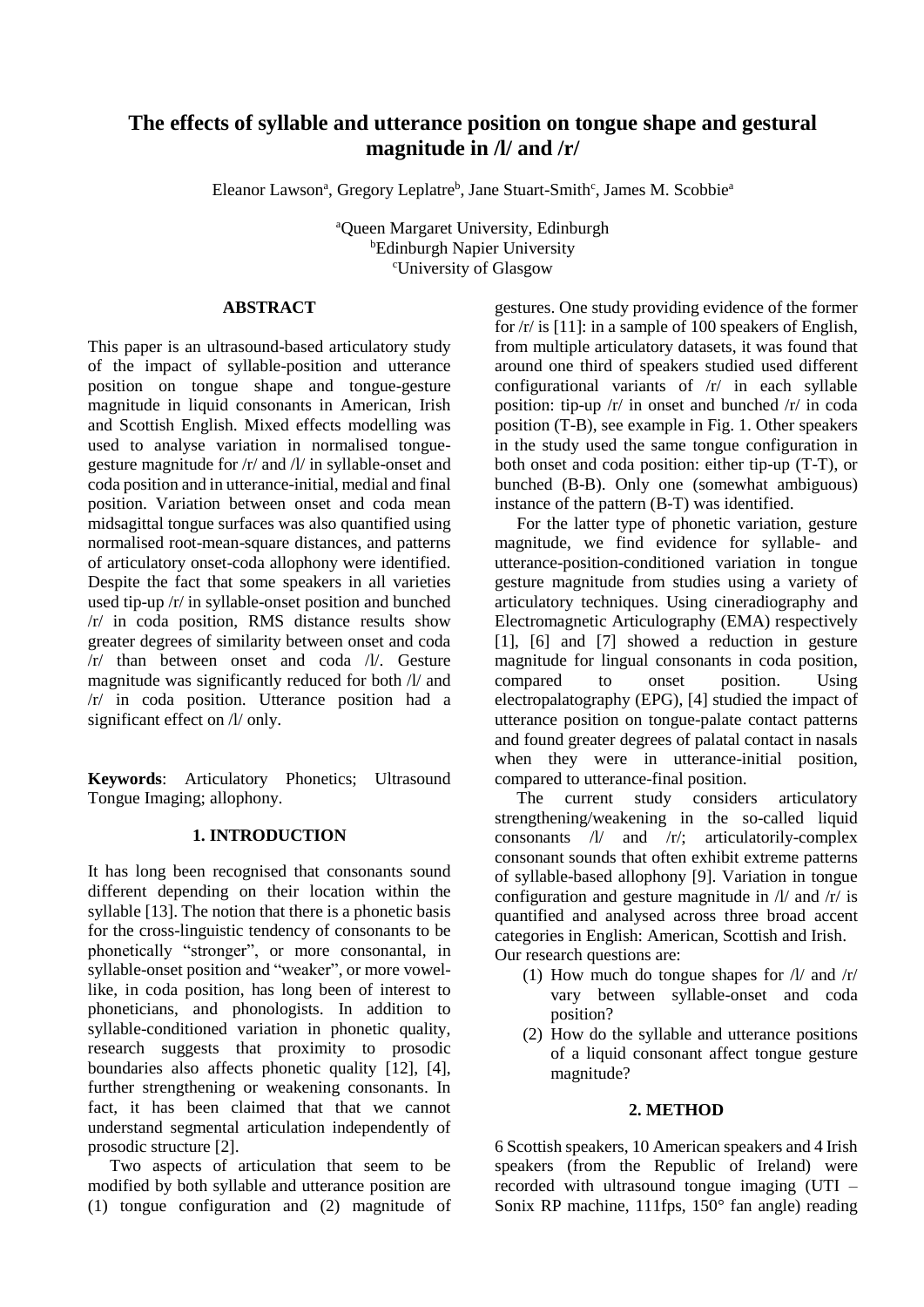aloud 80 sentences (c11 syllables long), e.g. *Perm equipment damages dry brittle hair*. Each sentence contained at least one stressed monosyllabic key word, e.g. *perm* and *hair*, with a liquid consonant in onset or coda position, and each key word was positioned at the beginning, middle, or end of the utterance. There were circa 8 instances of /l/ and /r/ produced in each syllabic-utterance position per speaker. Utterance-medial liquids were always phrase medial, i.e. not positioned adjacent to a phrase boundary. All tokens of  $/r/$  in the study are approximants. Lingual consonants were avoided in the two segments adjacent to the key segment in order to mitigate against consonantal coaritculatory effects.

#### **2.1. Articulatory measures**

#### **2.1.1 Quantifying variation in tongue shape across syllable positions**

Using Articulate Assistant Advanced (AAA) v2.16.12 [14], the maxima of the anterior lingual gestures of  $/r/(N=784)$  and  $/l/(N=859)$  were annotated by the first author. For /l/, the anterior maximum was annotated at the temporal point where the tongue tip reached its highest position, this was also the case for tip-up /r/ variants. 24 vocalised variants of /l/ with no tongue-tip gesture were also annotated at the maximum of the dorsal gesture. For bunched /r/ variants, the maximum was annotated when the tongue dorsum/front reached its highest position. Splines were then automatically fitted to the midsagittal tongue surface and hand corrected where necessary.

As speakers were very consistent in their syllablebased production strategies, variation between liquid consonants in onset and coda position for each speaker was quantified by first creating mean midsagittal tongue-surface splines for onset and coda /l/ and /r/. This mean tongue spline was created by averaging the distance where all individual splines intersected each of 42 radial axes of a superimposed fan grid, whose point of origin was set to match the virtual point of origin of radial ultrasound pulses emitted by the probe, see Fig.1. Thereafter AAA's *distance* function was used to determine the raw distances (in mm) between the mean onset and coda splines along each radial fan axis, see Fig. 1, and their root-mean-square (RMS) was calculated. In order to account for inter-speaker variation in oral-cavity size, the distance between the ultrasound probe surface and the top of each speaker's palatal arch was measured and used to normalise the raw RMS measures. Normalised RMS measures = raw RMS/probe-topalatal arch distance.

Figure 1: Showing tip-up and bunched  $/r$  mean tongue-surface splines for speaker ScotF7, with standard deviations. Uppermost arc shows raw distance measures between the splines along radial fan axes. The green spline represents the speaker's hard palate and the blue spline their occlusal plane.



**2.1.2 Quantifying gesture magnitude across syllable and utterance positions.**

Quantification of gesture magnitude was carried out as follows: all tongue-surface splines were rotated so that the speaker's occlusal-plane trace (obtained using a bite plate) was set to horizontal; all individual tongue-surface splines were then exported as sets of Cartesian coordinates for measurement using R v.3.3.2 [3]. An R script automatically identified the height of the tongue tip for /l/ and tip-up variants of /r/ and the highest point on the bunched tongue dorsum/front for bunched variants of /r/. Tongue surfaces were plotted and their measurement points annotated with an "x" to determine whether the location of automatic measures was correct. One token of /r/ was excluded after eyeballing the plots – a single instance of tip up /r/, produced by a speaker who habitually produced bunched /r/s. Again, raw tongue height measures were normalised by expressing them as a proportion of the probe-topalatal-arch distance.

#### **2.2. Statistical analysis**

ANOVAs were used to identify significant variation in normalised RMS distances between factors (1) liquid consonant: (i)  $\pi/$  and (ii)  $\pi/$ ; (2) accent: (i) American, (ii) Irish and (iii) Scottish, (3) syllablebased allophonic patterns of  $/r$ : (i) T-T, (ii) B-B and (iii) T-B (T=tip up, B=bunched).  $(4)$  syllable-based allophonic patterns of  $\Lambda/$ : (i) P-P, (ii) V-V, (iii) P-V, (P=palatalised, V=velarized).

Variation in gesture magnitude was analysed using mixed-effects modelling in R [3]. Separate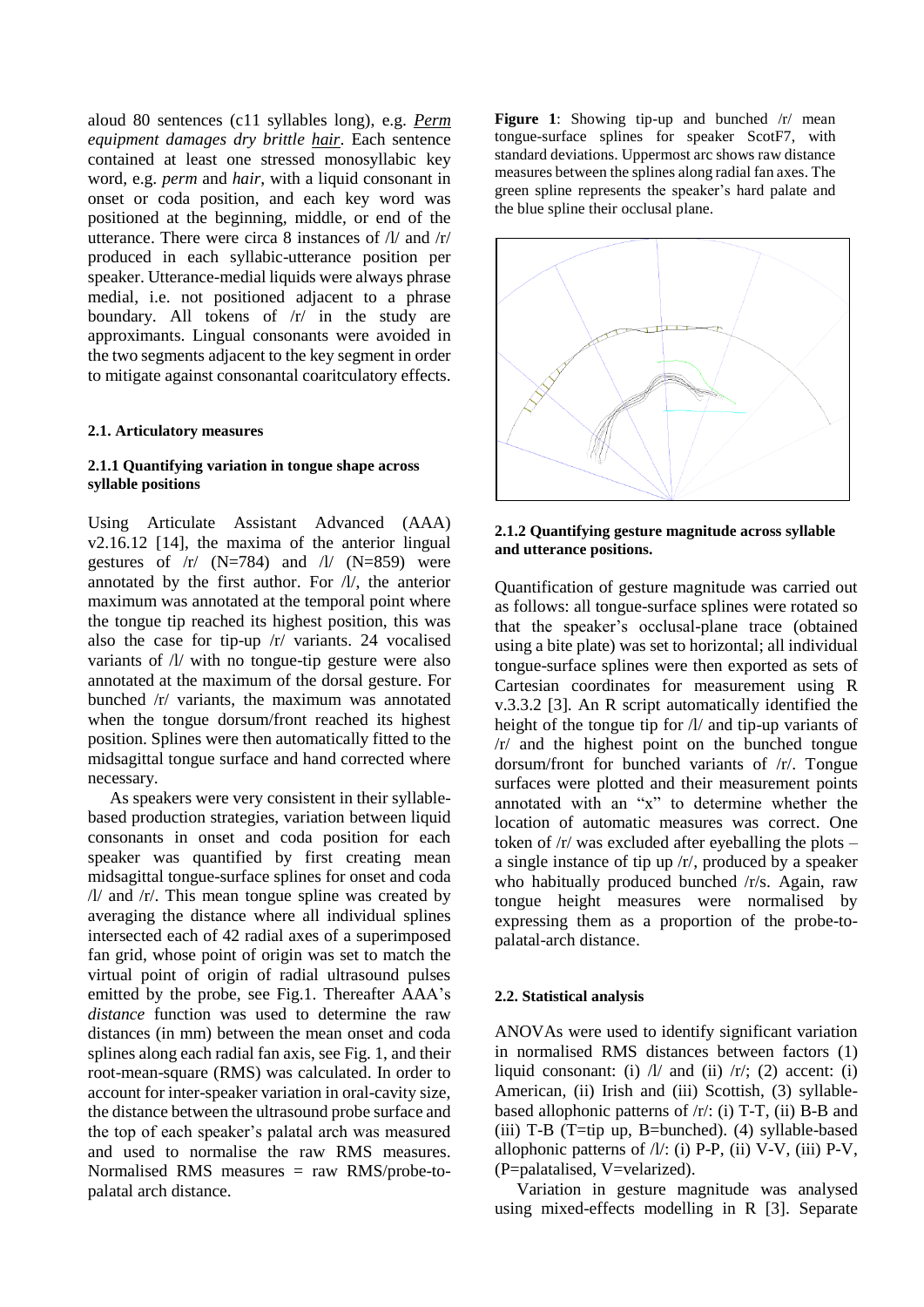models were run for /l/, tip-up /r/ and bunched /r/. The dependent variable was *normalised tongue gesture magnitude*. Fixed factors were: (1) *syllable position*, with levels (i) onset, (ii) coda; (2) *utterance position*, with levels (i) initial, (ii) medial, (iii) final and (3) *speaker accent*, with levels (i) Irish, (ii) American, (iii) Scottish. In all models, we tested for two and three-way interactions between *utterance position*, *syllable position* and *accent*. Random factors included in all models were: *speaker* and *word*. The step( ) function in the LmerTest package [8] was used to find best fit models for the datasets.

#### **3. RESULTS**

#### **3.1. Configurational variation in onset and coda: RMS distance**

ANOVAs were run for both raw and normalised RMS distances and showed the same patterns of significant variation, therefore we report only on the results for normalised RMS distances here.

A significant difference was found between the two liquid consonants  $F=7.34$   $p<0.05$ , with  $\frac{1}{4}$ showing significantly greater normalised RMS distances between onset and coda tongue shapes (mean= 0.039) than /r/ (mean=0.024), see Fig. 2.

Significant variation was found between accents for  $\pi$  only:  $F=4.971 \text{ p} < 0.05$ . Post-hoc Tukey tests showed a significant difference between the Scottish and American accent groups, (Scottish norm. RMS mean=0.037, American norm. RMS mean=0.017). Table 1 and Fig. 2 provide an explanation as to why Scottish speakers have greater normalised RMS distances between mean onset and coda tongue surfaces for /r/, namely that half of the Scottish speakers had the asymmetric allophonic pattern (T-B), which has the greatest RMS distance of the three rhotic allophonic categories. Only 1 American speaker had this pattern.

For syllable-based allophonic patterns for /r/, a significant difference was found between the T-B and B-B allophonic categories *p*<0.01. Unsurprisingly, the asymmetric allophonic pattern (T-B) results in the greatest mean RMS distance, see Fig. 2.

For syllable-based allophonic patterns for /l/, significant differences were found between the P-P and P-V categories  $p<0.05$ , and between the V-V and P-V categories *p*<0.01. Again, unsurprisingly, the asymmetric allophonic pattern (P-V) results in the greatest mean RMS distance, see Fig. 2.

**Table 1**: Numbers of speakers in each accent group using specific syllable-based allophonic patterns for  $/r/$  and  $/l/$ .

|             | Allophonic | Scottish | Irish | American |
|-------------|------------|----------|-------|----------|
|             | pattern    |          |       |          |
| $\sqrt{r/}$ | $(T-T)$    |          |       |          |
|             | $(T-B)$    |          |       |          |
|             | $(B-B)$    |          |       |          |
| Ί/          | $(P-P)$    |          |       |          |
|             |            |          |       |          |
|             |            |          |       |          |

**Figure 2**: Means plot for normalised RMS distance between onset and coda tongue shapes for /l/ and /r/, organised by onset-coda allophonic patterns.



While unsurprisingly non-symmetrical allophonic configurational patterns (P-V for /l/ and T-B for /r/) resulted in the greatest normalised RMS distance measures between onset and coda position, symmetrical allophonic patterns (V-V, P-P for  $\Lambda$  and T-T, B-B for  $\Lambda$  showed different degrees of onset-coda difference. It is the palatal configurational variants of  $\frac{1}{1}$  (P-P) and  $\frac{r}{(B-B)}$ that showed the smallest normalised RMS distance values, in other words, the least variation in tongue location and configuration between onset and coda position.

#### **3.2. Gesture magnitude**

#### **3.2. 1 /l/**

The best-fit model for normalised tongue-tip height included an interaction between fixed factors: *syllable position*\**utterance position F*=20.66, *p*<0.001, illustrated in the interaction plot in Fig. 3. The random factor *speaker* was also significant: *χ*=653.99, *p*<0.001.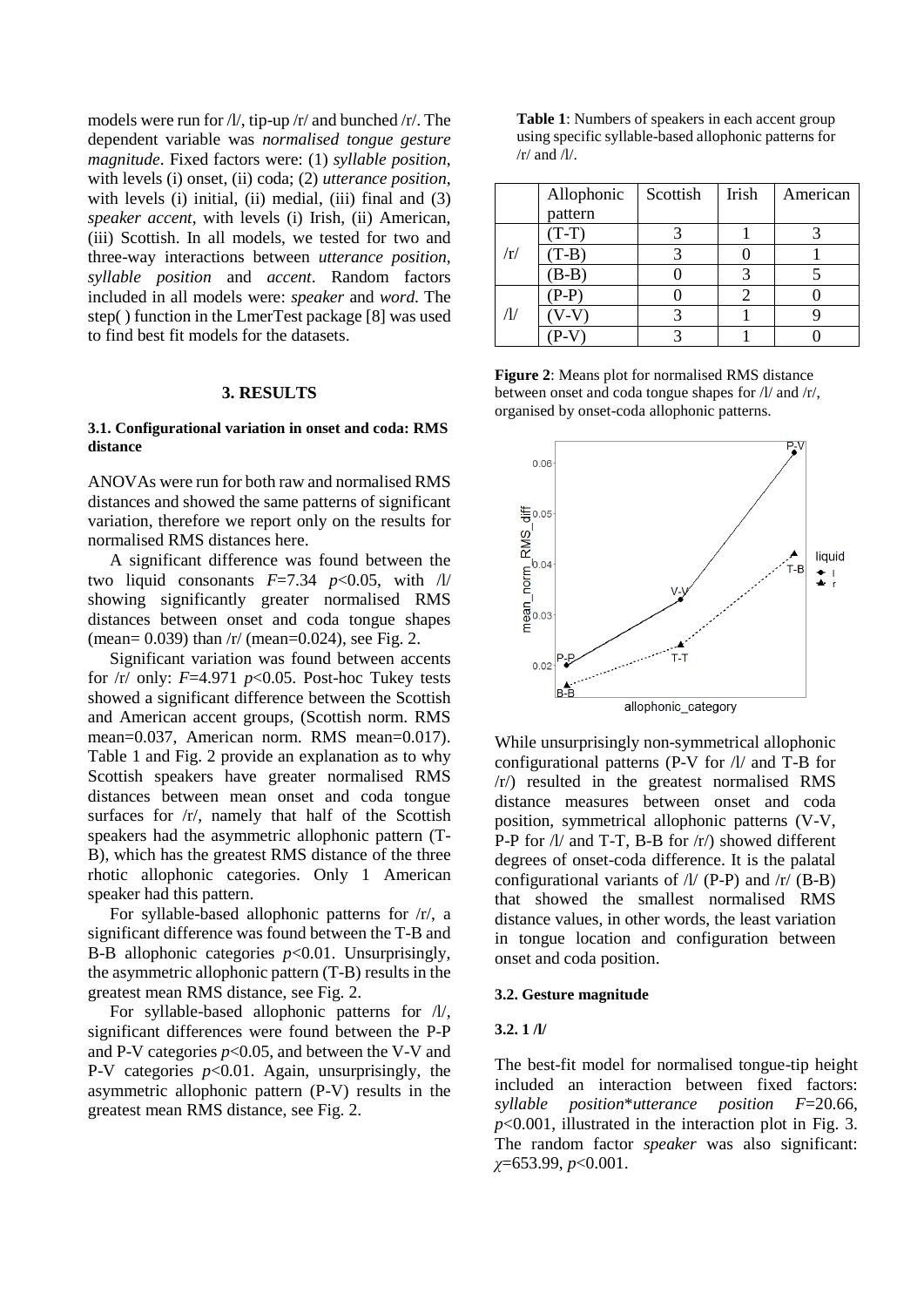**Figure 3**: Interaction plot for factors *syllable position* and *utterance position* for normalised tongue-tip height for /l/.



interaction syllabic and utterance position for /l/

Fig. 3 shows that, for  $\frac{1}{1}$ , the magnitude of the tonguegesture is always reduced in coda position. This finding supports those of earlier consonantal gesturemagnitude studies [12] and [6]; however, we also see that coda /l/ gesture magnitude varies according to utterance position. Perhaps surprisingly given [4]'s finding of greater degrees of palatal contact for consonants in utterance-initial position, tongue-tip gesture magnitude was significantly greater (*p*<0.001) for coda /r/ in utterance-final position. One possible explanation for this finding is that syllable lengthening in utterance-final position allows sufficient time for the tongue-tip gesture to reach its target, whereas shorter syllable lengths in other utterance positions result in gesture undershoot (see  $§4$ ). The duration of the vowel + liquid portion of each key word in the study was measured. An ANOVA with post hoc Tukey tests confirmed that its duration was significantly longer  $(p<0.001)$  in utterance-final position than in utterance-initial or medial position.

# **3.2. 2 /r/**

Separate models were run for normalised tongue gesture magnitude for tip-up  $(N=271)$  and bunched /r/ (N=512) datasets. For both /r/s, best-fit models contained the fixed factor *syllable position* and the random factor *speaker* (*p*<0.001): tip-up *syllable position F=*11.51, *p*<0.001; bunched *syllable position F=*9.47, *p*<0.01. Tongue gesture magnitude was significantly reduced for /r/ in coda position for both types of /r/, see Fig. 4, although greater reduction occurred for tip up /r/ than for bunched /r/.

**Figure 4**: Boxplots showing the effect of *syllable position* on normalised tongue gesture magnitude for tip-up and bunched /r/. White boxes=onset position, grey=coda position.



# **4. DISCUSSION**

In answer to RQ1: "**How much do tongue shapes for /l/ and /r/ vary between syllable-onset and coda position**?" We have shown that while  $\vert r \vert$  has two very distinct articulatory tongue shapes (tip-up and bunched), /l/ shows the greatest amount of positional and configurational variation (measured using normalised RMS distance) between onset and coda position. Palatal variants of both /l/ and /r/ showed the smallest degree of variation between onset and coda position. Previous research has shown that speech sounds with a primary articulatory constriction involving the tongue body are both more coarticulatorily aggressive and more resistant to coarticulation [5] [10]. The findings of the current study show that palatal sounds are also more consistently produced across the syllable.

In answer to RQ2: "**How do the syllable and utterance positions of a liquid consonant affect tongue gesture magnitude?**" In agreement with the findings of earlier studies [12], [1], [6], and [7] , for both /l/ and /r/, tokens in coda position had significantly reduced gesture magnitudes. The picture was less clear for the effects of utterance position. Utterance-position did not have an effect on /r/ magnitude, and for /l/, utterance-final position conditioned significantly greater gesture magnitudes than other positions. This finding is at odds with [4], which identified the strongest contact patterns in utterance-initial nasals. However, it agrees with the findings of [12], which identified a correlation between syllable length and the magnitude of the dorsal gesture for /l/; shorter syllables resulted in gesture undershoot. It would seem that tongue-tip gestures are greater in utterance-final position in our study, because they have time to reach their full target.